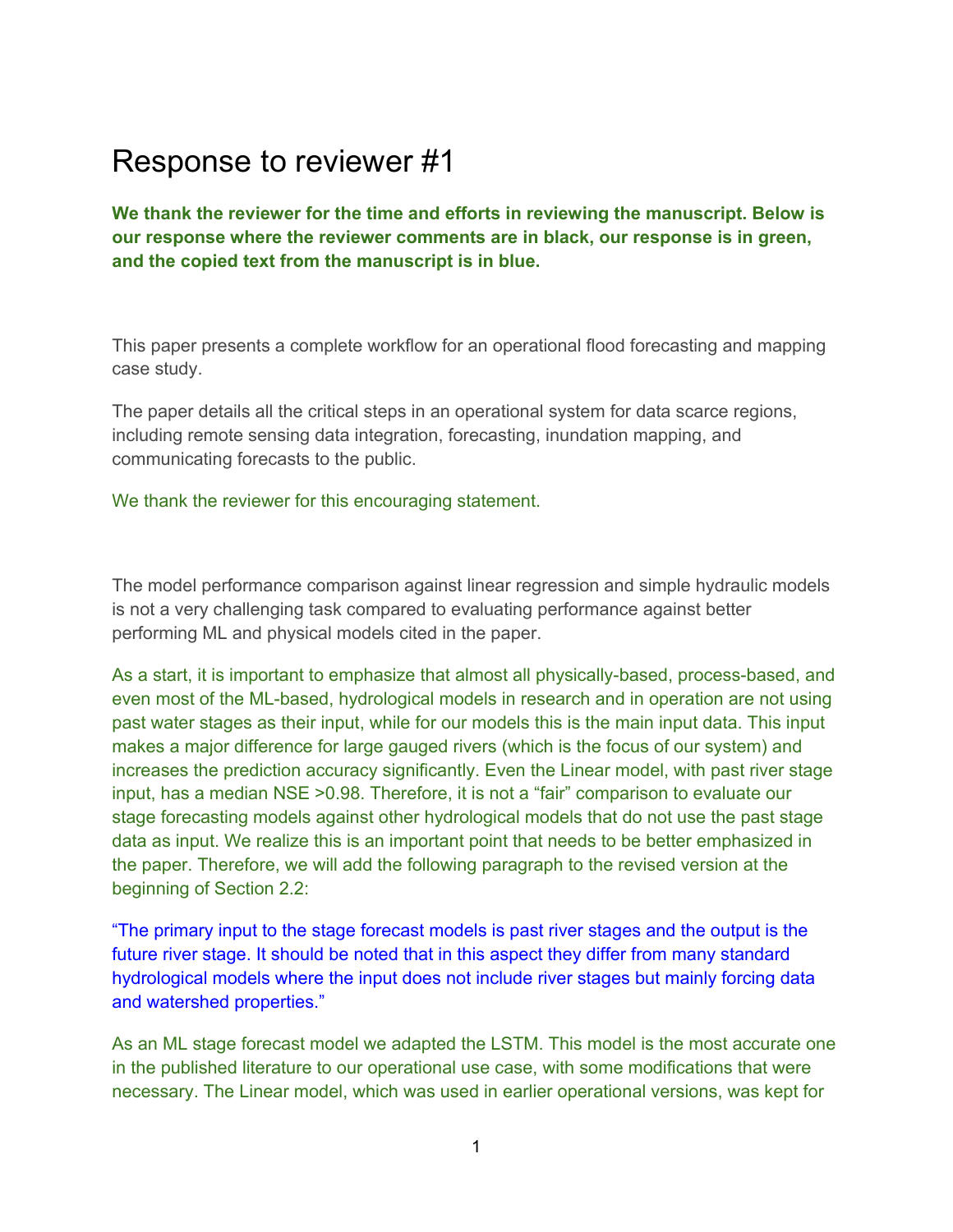very few locations where the LSTM results were not sufficient. As already explained above, even the relatively simple Linear model shows high skills (Table 2, Figure 8) and, as we state in the paper, this is "...not surprising given that we are modeling large rivers with a typically slow response and that we use historic water stages as well as upstream water stages as model inputs". Therefore, it was important to show the added value for the transition from the Linear model into the, much more complex, LSTM model. For this reason these models are compared.

The physically-based Hydraulic model presented in the paper was used operationally in earlier versions of the warning system (it was operational in India during the 2018 and 2019 monsoon seasons). The model is based on the numerical scheme of the hydrodynamic model proposed in de Almeida et al. (2012) which is a modification of the simplified inertial formulation for the 2D shallow water model (Bates et al.,2010). Such hydraulic models constitute the vast majority of existing operational inundation models (e.g. using DHI's MIKE, Deltares' Delft-FEWS, etc.) and was a good choice for our operational framework that involves hundreds of stream gauges and river stage data (rather than discharge).

While used operationally, large efforts were made to use the Hydraulic model with the best parametrization and to improve its accuracy. But, because the comparisons described in this paper showed the new ML-based inundation models to be superior in both accuracy, scalability, and computational costs, the Hydraulic model is currently not operational. It was important to demonstrate in the paper the improvement in accuracy achieved with the ML inundation model, compared to the ubiquitously-used Hydraulic model, and this is the reason we included this part in the paper. True, there are other physically-based hydraulic models that can be tested against the ML inundation models we have used, and possibly their accuracy would be higher. But given the scalability limitation and computational cost of such models, we do not think adopting these models to our system and adding more comparisons with those models would lead to any important findings that justify such large efforts.

The performances of our models can be judged by the metrics we present for the validation data sets in terms of forecasted stages and flood inundations (Table 2, Figure 8, Figure 10). Both are showing good results. We were looking for other publications with metrics from operational systems, in order to evaluate our system, but there are only a few studies that include such metrics. We refer to this issue in the discussion.

The spatial and temporal resolution of the input data for rainfall, elevation, and other datasets is rather low to achieve comparable forecasts, but still useful in data scarce regions with limited resources.

For rainfall in data-scarce regions, satellite-based products are the most practical option. We are using the IMERG data that has an original resolution of  $0.1^\circ$  and  $30$ -min, which is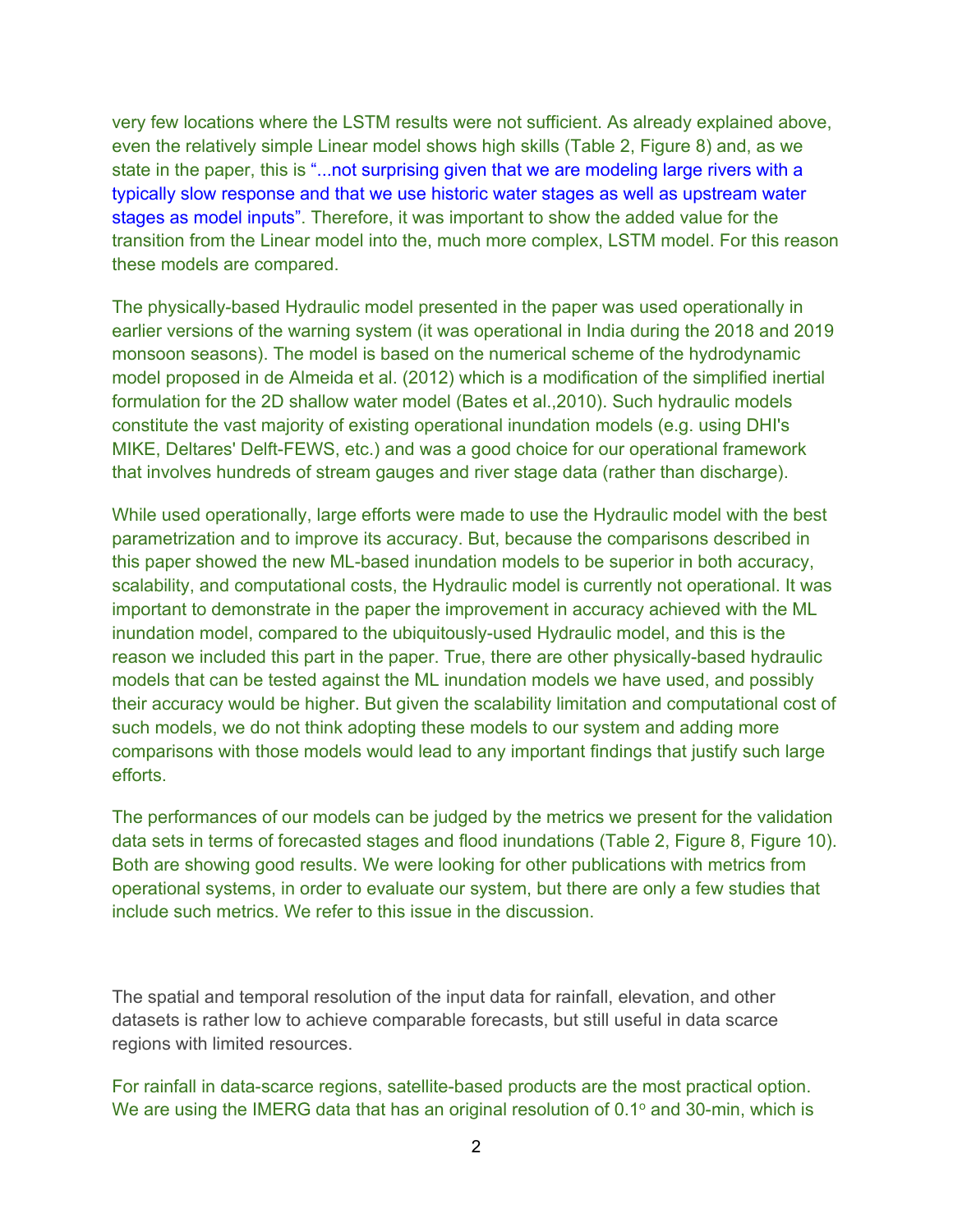among the highest available for real-time or near real-time global rainfall products. The rainfall data are further averaged in space over the watersheds area and in time to match the hourly resolution (for the implementation in India and Bangladesh). While this lowering of spatial resolution may be debatable, we emphasize two important points: 1) as many hydrological studies have shown, there is a tradeoff in spatially averaging precipitation data. Surely, floods are sensitive to the spatial patterns of precipitation but at the same time unsystematic errors in this (often inaccurate) information are reduced with averaging; 2) as opposed to standard hydrological models, where precipitation is the most important input, for the present system the main input is past river stages (from the target gauge and its upstream gauges). Precipitation input improves the prediction accuracy, on top of the accuracy achieved with past stages (Table 2, Figure 8), but the model is already quite accurate even without precipitation input. In this situation, it is better to keep the precipitation spatially averaged, since adding many precipitation features would have considerably increased the complexity of the model.

Elevation data, used in this system for inundation modeling, is actually of quite a high resolution compared to other publicly available global DEMs. We use a 1-meter resolution DEM, while SRTM is a 30-meter resolution DEM. Lidar-based DEMs can get to a much higher resolution but these are not currently available globally. The high-resolution DEM is produced by Google and is being kept up to date. Through training and validation of the inundation models, it was found out that 16 m resolution achieves similar accuracy to using higher-resolution versions of the DEM but at vastly lower computational costs.

Following the reviewer's comment, we noticed that we did not write the base resolution of the DEM. We will add these details in the revised manuscript in Section 2.3 under DEMs for target gauge AOIs:

"Consequently, higher-resolution (1x1 meter<sup>2</sup>), up-to-date DEMs are constructed for each AOI…"

Some of the details, like how AOI pixels are defined in the flooding regions, are not clear in the paper.

Indeed this detail is missing. We will add to the revised manuscript the following text about AOIs (as a part of Section 2.5):

"AOIs for the target gauges were defined as polygons around the river at the gauge location. They were computed, by both manual and automatic procedures, by observing the flood patterns in the area around the gauge from historical flood inundations maps."